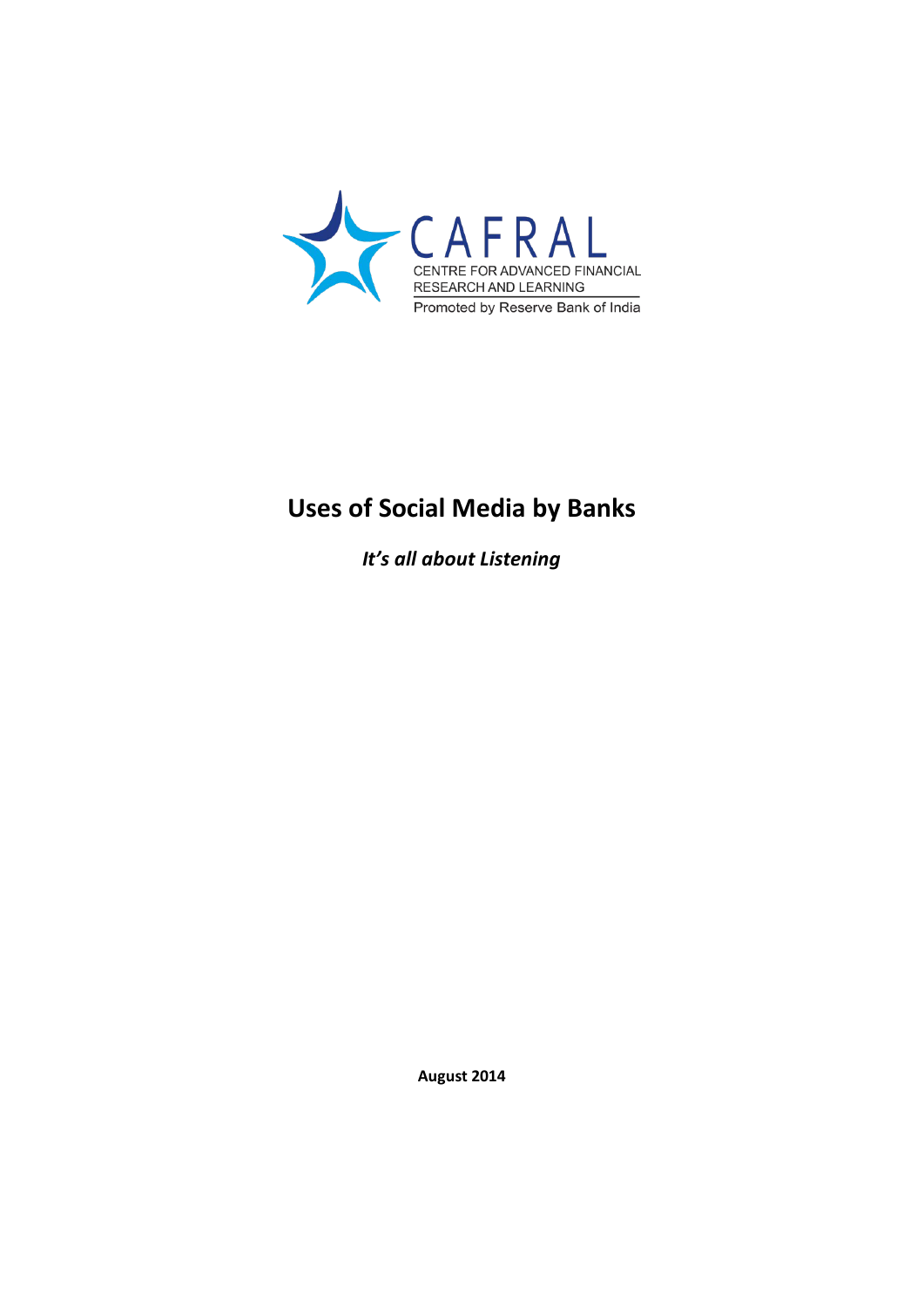

# **It's all about Listening**

Today's customer is digital. They are virtually *everywhere*. They are searching for your products. They are commenting on your services. They are talking about you, whether you are there on this platform called social media, or not. How much ever you try, the cold hard truth is that banks have no escape; an opportunity to re-establish its relationship with public cannot be ignored, anymore.

**### Social, Digital and Mobile in India** (We Are Social, Singapore – July 2014)

- Out of 1,256M total population in India, 886M are active mobile users (70% penetration of mobile in India)
- Out of 243M active internet users (19%), 185M are active mobile internet users (15%)
- Out of 106M active social media users (8%), 92M are active mobile social media users (7%)

# **A Sneak Peak into History of Publishing**

We humans communicate by engaging in long conversations; it gets interesting and animated when expressed in the form of a story. The art of engaging human minds in story-telling began way back in 40,000 BC in form of cave paintings; the earliest known human cave paintings were found in Spain. From hiding secrets on papyrus rolls to password protective email accounts, from books made of woods and bamboo strips to ebooks, from printed Readers Digest to interactive digital magazines on tablets, from invention of camera to online streaming videos, from breaking news on television to real-time e-news tweets, it's been an enchanting endless journey of publishing and it is still evolving. What we all know is conversations continue; the modes and mediums change. The stories continue to triumph over technology.

In 1969, CompuServe opened the avenues to social interaction on digital space. It was the first commercial internet service provider that opened for the public in US; by 1980s it not only allowed the members to share files, access news but also offered an experience of true interaction without any global boundaries. But it is in 1978 when two Chicago computer hobbyists invented BBS (Bulletin Board System); BBS can be marked as the rudimentary beginning of small virtual communities. Our interactions changed, our online behaviours changed. Digitalization completely changed the way we think, feel, listen and do over the internet. It has become the preferred channel to our virtual presence; our second life.

## **What is Social Media?**

A new age customer is digital; digital has changed the way they communicate today. It won't be surprising, if we define humans as social 'media' animal. More so, smartphones are empowering this digital human race with capabilities beyond imagination. Smartphones are not only growing by popularity, but also in their features, apps, performance capacity and with capabilities. A smartphone has become a companion that co-exists. The proliferation of devices has resulted in drastic change in consumer habits and relative behaviour. Today's customer literally sustains on the giant web called Internet. Their social life depends on it. They make friends on Facebook, their family (and friend) circles on Google+, they express by Tweets, they brainstorm (ideate) on Pinterest, they influence through Blogs, they Instagram their memories, they meet and present on Hangouts! Their expectations from bank are no different, than being available at service *anywhere, anytime.*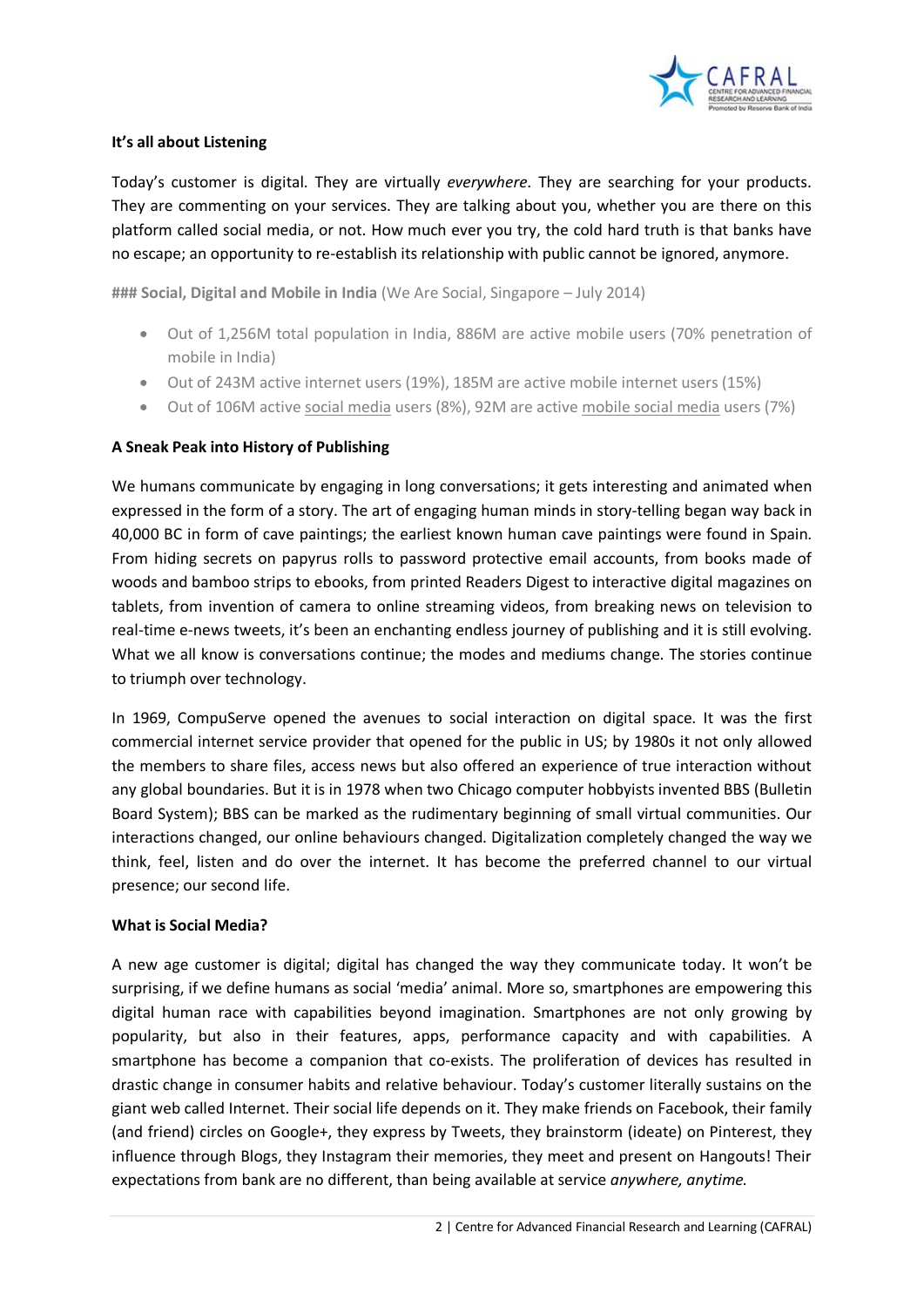

**### Performance Shapes Smartphone Behavior – Understanding mobile broadband user expectations in India** (An Ericcson Consumer Insight Summary Report – July 2014)

- In India, the average time spent on smartphones apps has increased to 63% in past 2 years
- Indians spend over 3 hours a day on their smartphones, 25% of consumers check their phones over 100 times a day
- 61% of smartphone users browse the internet on their phones before start of their day
- Facebook and WhatsApp are top apps that almost every Indian smartphone user indicated they cannot live about
- 24% of smartphone users use chat apps (WhatsApp and WeChat) for business purposes

Social Media enables direct customer engagement. It is multi-directional medium to converse, listen, engage, and share. It's a platform to build mobile audience globally. It's a huge opportunity and possibility to go hand-in-hand with your customer *anywhere*, *anytime*. It's a social platform to *listen* to your customers. It's merely a café to *hang out* with your customers. It's a platform to *engage* with your customers; get their first-hand feedback on your services. It's a large window to *showcase* your products. It's an arena to *challenge* and *compete* with other banks. It's a platform to build trust and stronger relationship.

Social Media is an opportunity of direct business. It is not just a job that you can pass on your IT or marketing department. You need to plan your strategy, do your ground work, understand your brand, use analytics, pick relevant social media platforms, and take your customer experience and engagement to the next level.

## **What do Banks Fear to be there?**

We conducted a survey amongst the 47 program participants, and though there has been a widespread sense of excitement about social media within the participants coming from financial sector, it is also known that there are some banks who have embraced social media and are making their mark globally, while there are others who still need to gather confidence to understand and explore social media.

#### **###CAFRAL** Internal Research Study – May 2014

- Out of 29 Public Sector Banks (PSB) in India, only 3 are present on Social Media
- Out of 20 Private Sector Banks (PvSB) in India, only 12 are present on Social Media
- Only 2 PvSB's provide Social Media Banking

In today's volatile economy, biggest challenge to be on an open 'social' platform is majorly about being live and public! Social media comes with a potential of building audience in fraction of moments. Any information of public interest can go viral within minutes and given the long-list of protocols we need to follow before anything goes live, the damage could be beyond repair; it's a biggest creditability concern. But the underlining fear with financial brand is that we believe we are boring; we think we have nothing interesting to say or communicate about our brand. And we hold onto this discomforting thought, we constantly conceive it.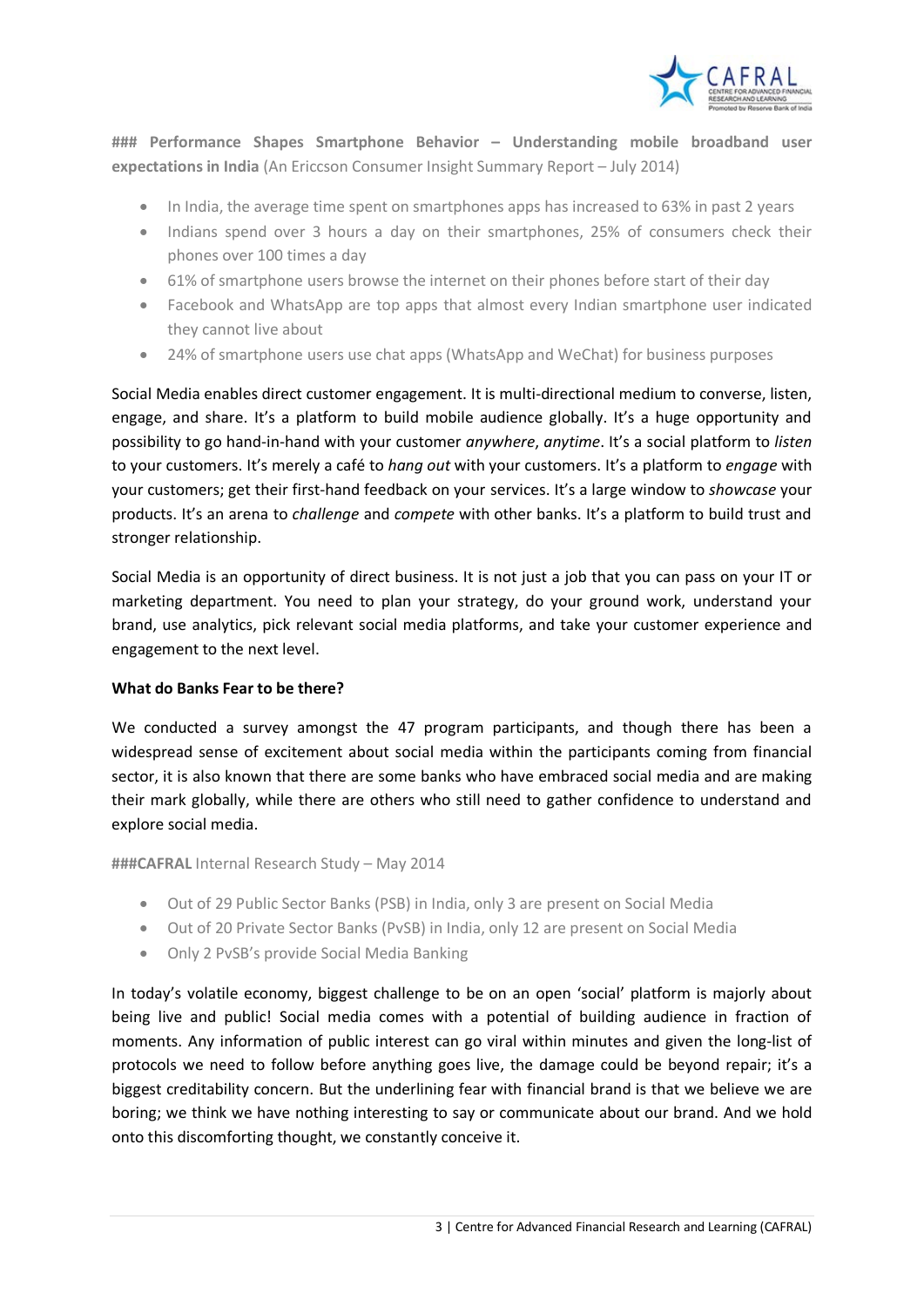

There are numerous internal and external challenges like tackling the regulatory policies, compliance issues, setting privacy watch, lack of expertise, lack of internal resources with basic knowledge on social media, managing the volume of traffic through social media and also difficulty in setting standards and guidelines on content and information that should be publicly broadcasted over various social media platforms. These all challenges furthermore make it difficult to get a buy in from senior management, who display reluctance to reshape organisational policies.

The challenges can be met. If the content is relevant and intuitive, people will adapt and make it their preferred channel to establish on-going communication with your bank. There are lot of players who have been largely successful. It is good to understand what did they do right? Brands are changing the way they communicate, to best suit their changing consumer. It has been the FMCG sector that benefitted the most from their innovative use of social media and it's alarming for any sector including the financial sector to not be there. It's the need of the hour to accept that 'your customer is already talking about you.' Be it good. Be it bad. Be it on your official digital space or some other platform. Knowing that it is a public platform, it's not going to be your 'secret' anymore. So shutting yourself will do more harm than good. Prepare yourself, be there and reap the benefits that social media offers or just lose on the race. In August 2013, IDRBT released *Social Media Framework for Indian Banking Sector* deliberating on the role of social media in business and the approach that banks can take without violating RBI guidelines.

# **Social Media Strategy**

Social Media plays a role of catalyst of multiplier effect. It helps multiply your reach. It can amplify your brand reputation. Digital is changing the customer behaviour and brands communication changes with the changing customer. Today, it's the art of story-telling that triumphs over technology, and technology empowers you with numerous tools to enrich consumer experience. Move people to care and remember with seamless story-telling. Understand your brand better; its needs better. Firstly, it's about breaking out-of-the-box of traditional approach and thinking; it's about embracing the change that digital world has brought in. It's going to take to change the belief that 'bank' or 'banking & finance' can be a boring subject to talk about. A money matter is a subject of interest when the central focus is customer. Our attention spans have decreased tremendously; preach what can be simple yet thought-provoking and interesting. **Rethink boring.**

**### Social trends/Social path to purchase** (Source: iCube Research IAMAI & IMRB June 2013)

- 54% Users read online user reviews before purchasing
- 46% Users rely on social when making purchase decisions
- 81% Social posts directly influence purchase decisions
- 33% Users follow brands on social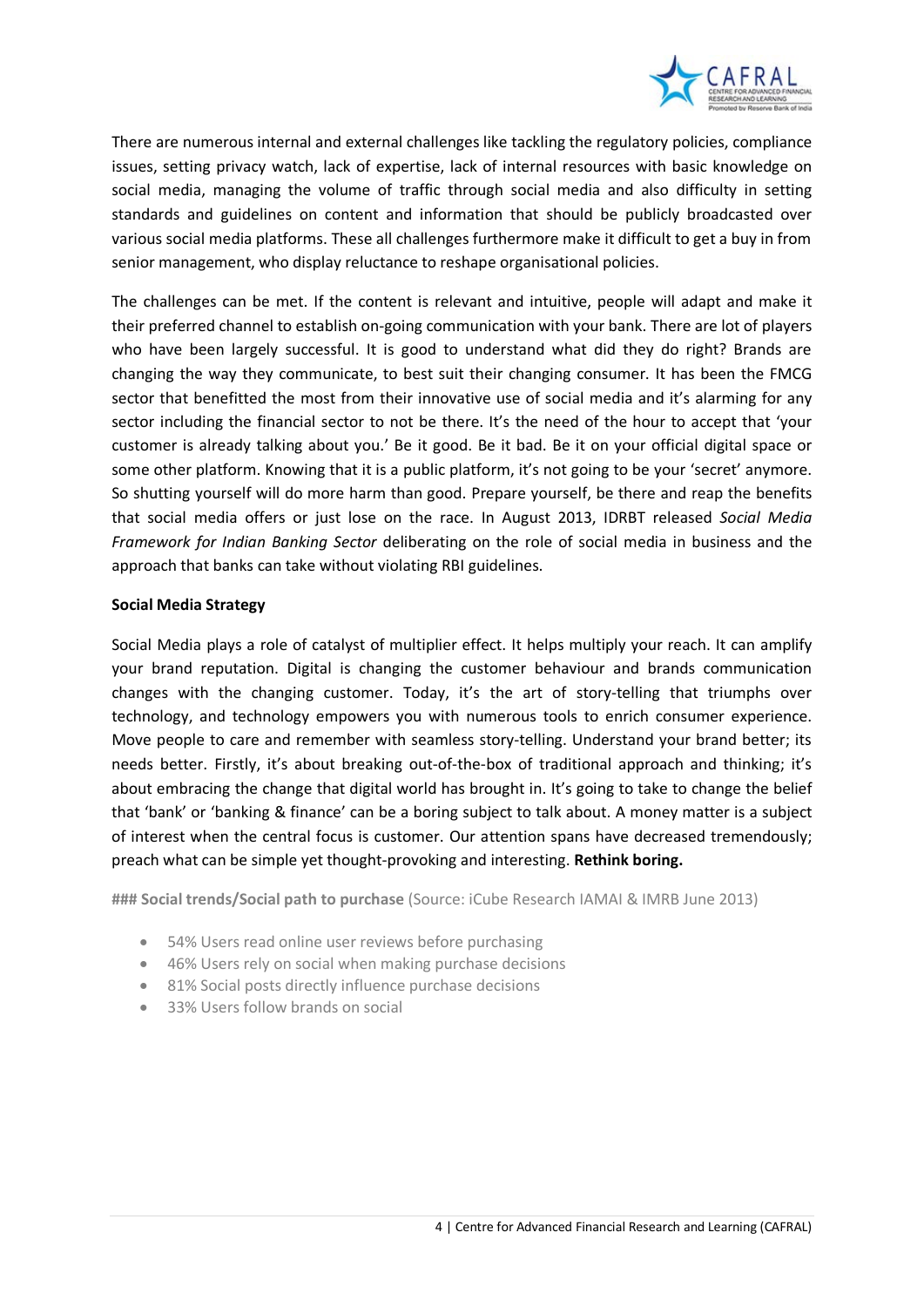

rethink boring, think engagement, think change.



©CAFRAL

## **Assess**

Social media gives an opportunity to investigate and assess itself before you consider venturing into it. It is a platform that can help you research and understand your target audience, as well as your brand in the current environment. Use these metrics and extract analytics to learn about social media and its endless opportunities. Tap the conversations about your brand, measure it up; if people are already engaged in conversations pertaining to you brand, consider it as **your asset** that you can engage and evolve.

There are range of tools available in the market that help you measure the impact of your brand already prevalent on various social media platforms; help you understand what people are talking about your brand and services, gauge their sentiments, analyse which cities are heavily engaged on social media, their age groups, interests and so on. This platform lets you keep a watch on other banks, your competitors who are already there; the information is public, use it wisely.

## **Listen**

Listen to your customers. There lays a huge difference in the way you believe about your brand and in the way a customer conceives it. It is wise to go in as a Listener and just listen to what your customers are saying about you. A complaint should be pursued as your chance to improve. Listen to how your potential customer is responding to your products and reacting to your brand, as a whole. It's an open market to learn and understand your competitors better. Listening will enable your organisation to understand your customer needs better and help you tailor your social media strategy accordingly. A lot of third party tools are available online that can help you learn about your brand and people sentiments around it.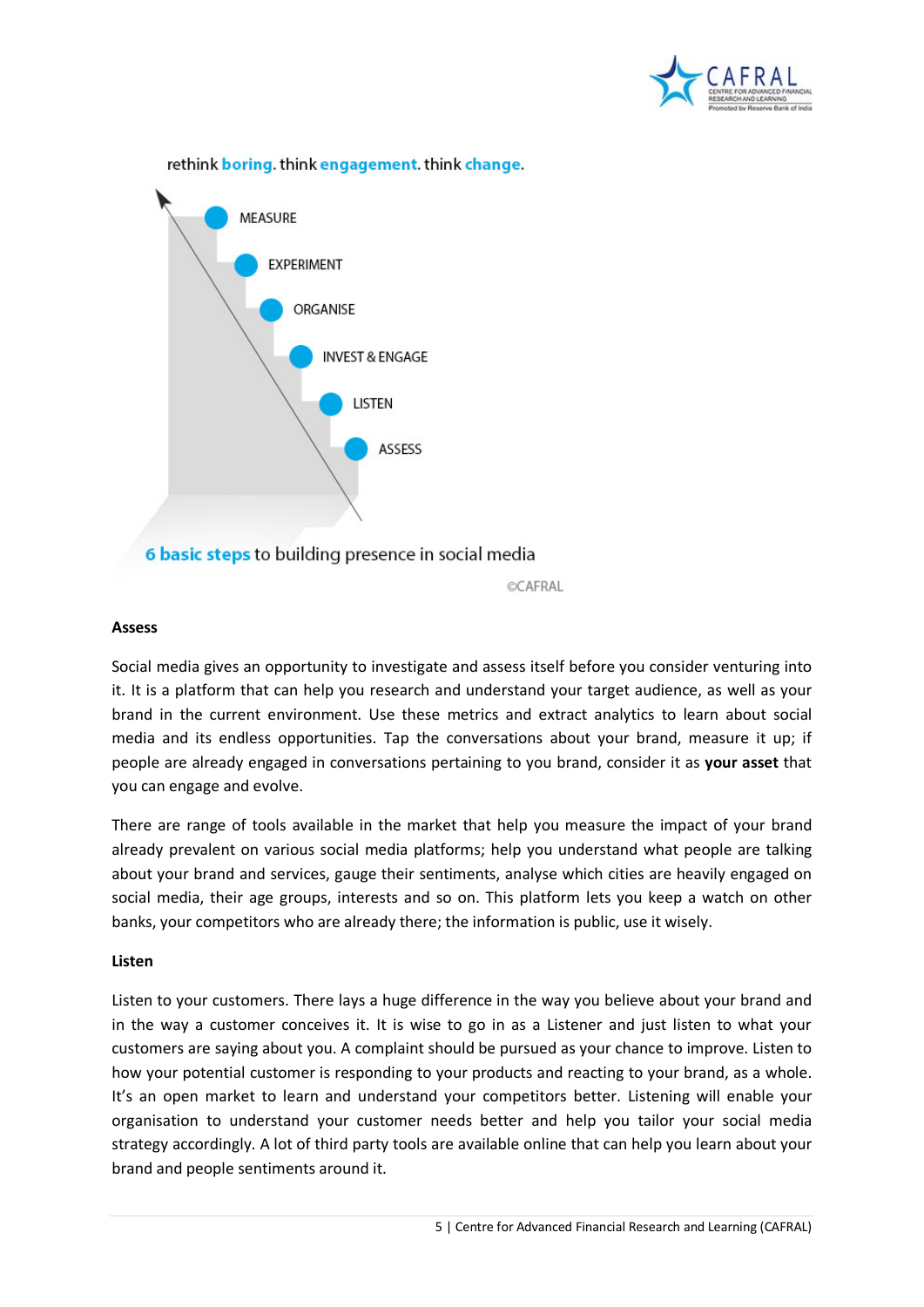

Listen to understand your customers. How to reach degrees of emotional connect with your customers? Know your customer; strike the right emotional chord. Social media is an ever growing database of actions; it's easier to know your customer is thinking, use this information smartly. Today, social media has become an essential path to purchase. A good review on a service or product will help boost your business. Plan campaigns that have ability to move people to believe what you stand for. Move people to listen so that they will remember. Be real. Be true. After all, it is for your customers and the way you respond will matter the most.

## **Invest and Engage**

Be Innovative. Think Engagement. Think Change. It is important to explore the basics first; expand to complexities, as you go! You need to invest in internal team trainings and/or invest in hiring creative agencies to bring in fresh ideas to the table, along with buy in from senior management.

Social Media comes with an open platform that can talk your language. Your imagination is the only limitation. How to generate content that your consumers will like to share; content that will not only benefit them, but will benefit their community; their circles? Create delightful content, extend life of your brand, be creative and comprehensive is the key to win on social media. Move people to participate; leverage the power of social media to turn your consumers into your brand advocates.

# **Organise**

Understand your brand. It is important that you set an objective for yourself and your employees. Social Media needs participation from all departments in the bank, so it is important to have dedicated internal and/or external resources in place with approvals from senior management across the organisation. You need to collaboratively plan your brand strategies, amend brand policies, set brand visual and tonal guidelines and act accordingly. It is equally important that your internal resources have basic understanding of social media to know its potential and its vices. The volume of traffic, and the response time, is crucial and at crisis following the protocols, may not always be feasible; trust your people. Involve them and you will evolve as a stronger brand. Identify your key executives, your key voices for your brand as your bank representatives on social media.

It so becomes important to have thorough social media brand guidelines that clearly states your banks personality over the internet, visual brand guidelines, content standards and set a certain tone for internal and external communications over social media platform. The mobile phone has been used for personal communications over the years, if your tone is too organisational then that will be the last thing the users will consume. Move people at the moments that matter; personalise your tone of communication.

# **Experiment**

Before going all-in on a public platform, experiment on smaller manageable campaigns/projects to build understanding, the volume of interest and traffic response. Again, picking up a relevant social channel/media for your bank is important, all available social media sites or tools may not fit into your business plan, weigh them against your business needs and strategies.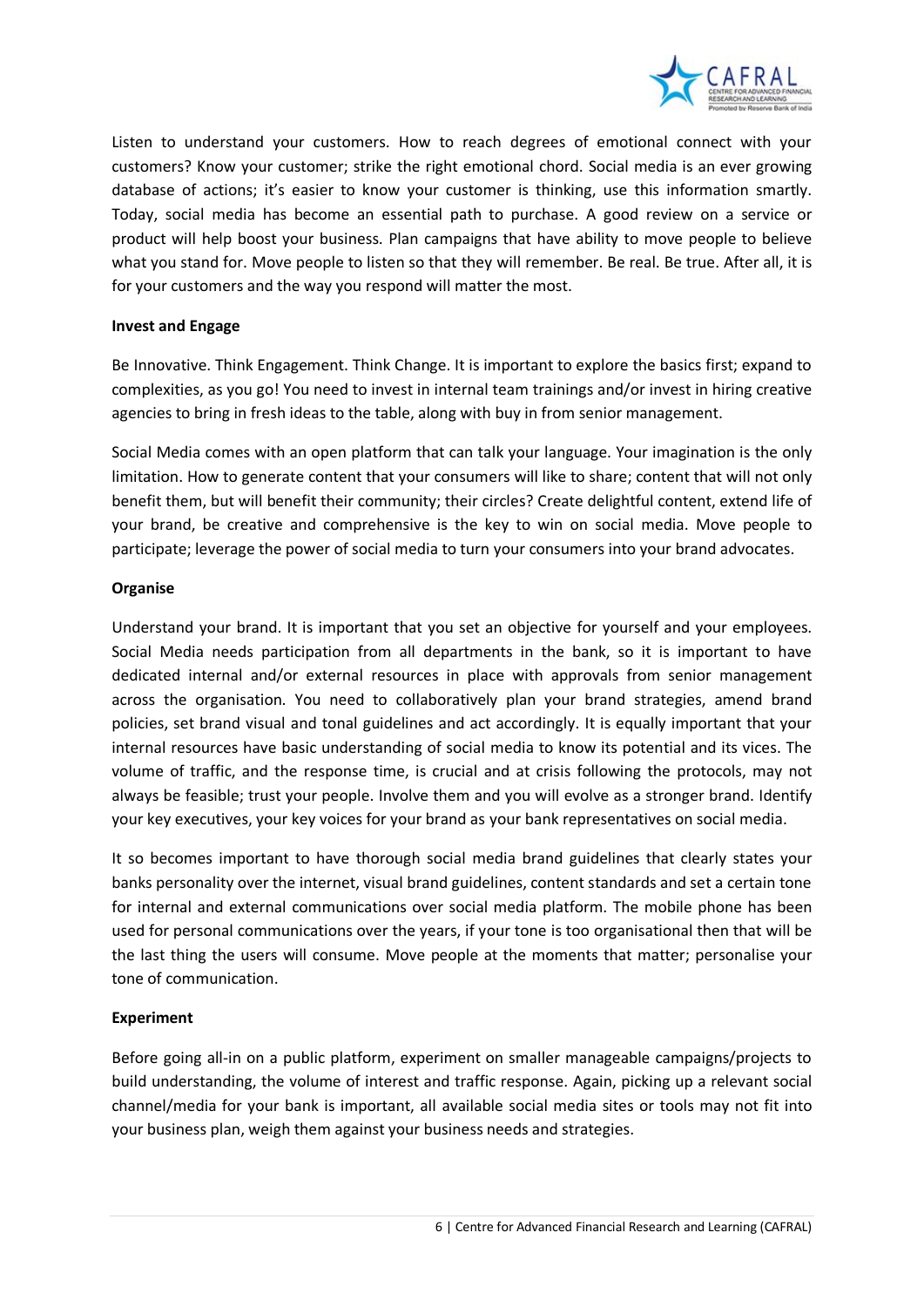

## **Measure**

It is crucial to measure the impact of any social media activity or social media campaigns to highlight your success rate, your reach and also highlight areas to improvise as you go. The success/failure measure helps in effective social media management and customer engagement. This is a continuous process. This data again will help you build your social media strategies better and felicitate better social media management.

Social media strategy, if implemented and integrated effectively, can help boost your organic reach. Alternatively, it is cheap and easy to buy random fans and followers on social media but plan sustainability and social media management. Your success/failure on social media depends a whole lot on your commitment to maintain the relationship built on social media, the value proposition for a user to friend/follow you, originality of your business plan, your capacity to absorb, your capacity to think-out-of-the box and deliver, and your strategic approaches to social media.

# **Popular Social Media sites Banks consider**

There are numerous social media sites available in the market but a thorough study must be done on what they offer. You need not be *everywhere*. It is therefore important to pick out the ones that can resonate with your business plans. Understand that opening an account on popular social media sites is not all; there must be a sustainability plan in place. Also, adaptability of the internal or external teams to expand or upgrade over time, must be considered, as social media sites come with a finite shelf-life; social media is constantly growing.

## **Social Networking Sites**

An engagement on social networking sites can let you get into conversations with your customer, gives easy access to their friends and communities whom you can influence and convert into your customers, extract analytical data on audience you may like to cater to, and also in-depth analytics on their social behaviour and spending patterns. This information can not only help you do targeted marketing but also tailor your products and your social media strategy based on emerging customer trends. Some of the activities that banks have been engaged on popular networking site like Facebook, LinkedIn, Google+, are -

- Providing full-fledged online social media banking
- Engaging into adult education through 'gamifications' apps
- Conducting community-oriented initiatives; donations and charities
- Finding talent, interests; influencing and building professional social network
- Using predictive modelling and data analytics for prevention of cyber-crime
- Staging live online meets and product launches
- Driving marketing and product campaigns by customer engagement by offering direct rewards i.e. more Facebook likes, less interest rates on their accounts; more loyalty points for online purchases, etc.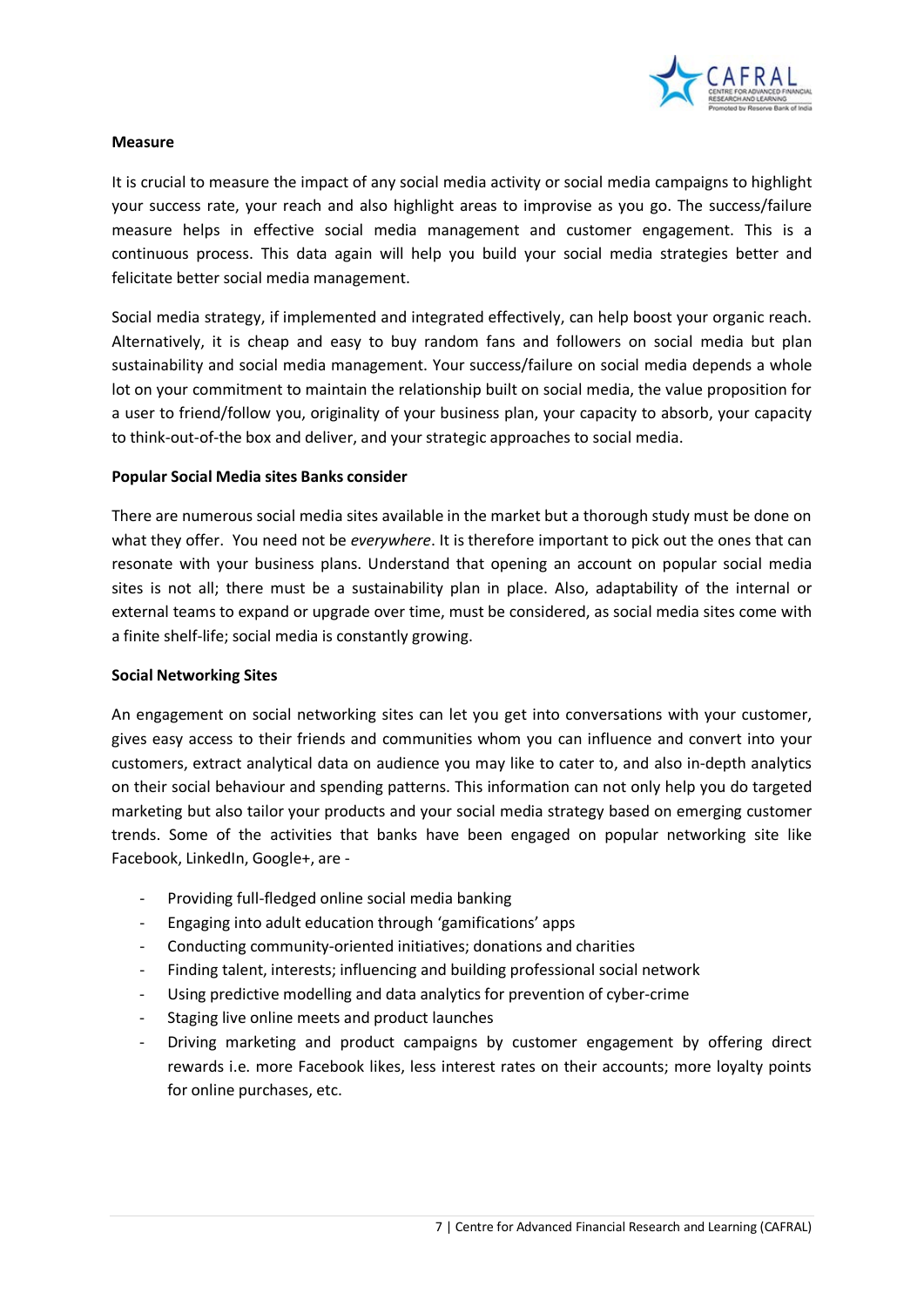

## **Microblogs**

Microblogs push short targeted messages in real-time. It's live, public and conversational. A wellplanned microblog engagement can lead you to setup on-the-go problem solving cell for your customers. Microblogs also provides opportunity to emphasize on your brand's personality; provides opportunity to follow interests, share, interact and influence. Microblogs are mobile phone invention that has the capability to make anything interactive! Also virality on microblogging sites remains high; it's an open public platform after all, so your press shop should be telling the story with innovation. Some of the activities that banks have been engaged on microblogging sites like Twitter, Tumblr, are -

- Buzz monitoring and sentiment analysis
- Staging public meetings with top management
- Using as a real-time online problem solving customer centre
- Controlling social banking services
- Monitoring brand reputation and establishing brand loyalty
- Customer interaction and acquisition
- Pushing real-time messages and information; easy adaptation to SMS
- Real-time global broadcasting and also ability to integrate on to traditional mediums like TV, radio, interactive hoardings; drive and co-create your campaigns through customer engagement

#### **Visual Content Communities**

What we see is what we believe and share. Online visual communities work similar to networking sites, but it is content specific. Some of the popular content communities are YouTube, Instagram, Flickr, Pinterest, etc.

- Brands have successfully engaged in product launches
- Steering mass campaigns
- Educating customers on products and services
- Emotionally connecting with the customers, moving communities

## **How does it make a difference?**

The more long lasting experiences over fancy advertising; the simpler you make it for your customers; the more customised, personalised service you can deliver; the more engaging and integrated your bank will be; the more banking becomes part and parcel of their lives, the more successful the bank will be.

## **Case Studies**

## **Banking is Social** *with Kotak Mahindra Bank*

With 220M Facebook Likes and 100M dedicated Twitter Followers, Kotak Mahindra Bank ranks 11<sup>th</sup> in the power 100 social media rankings for banks globally, as per The Financial Brand Q2 2014